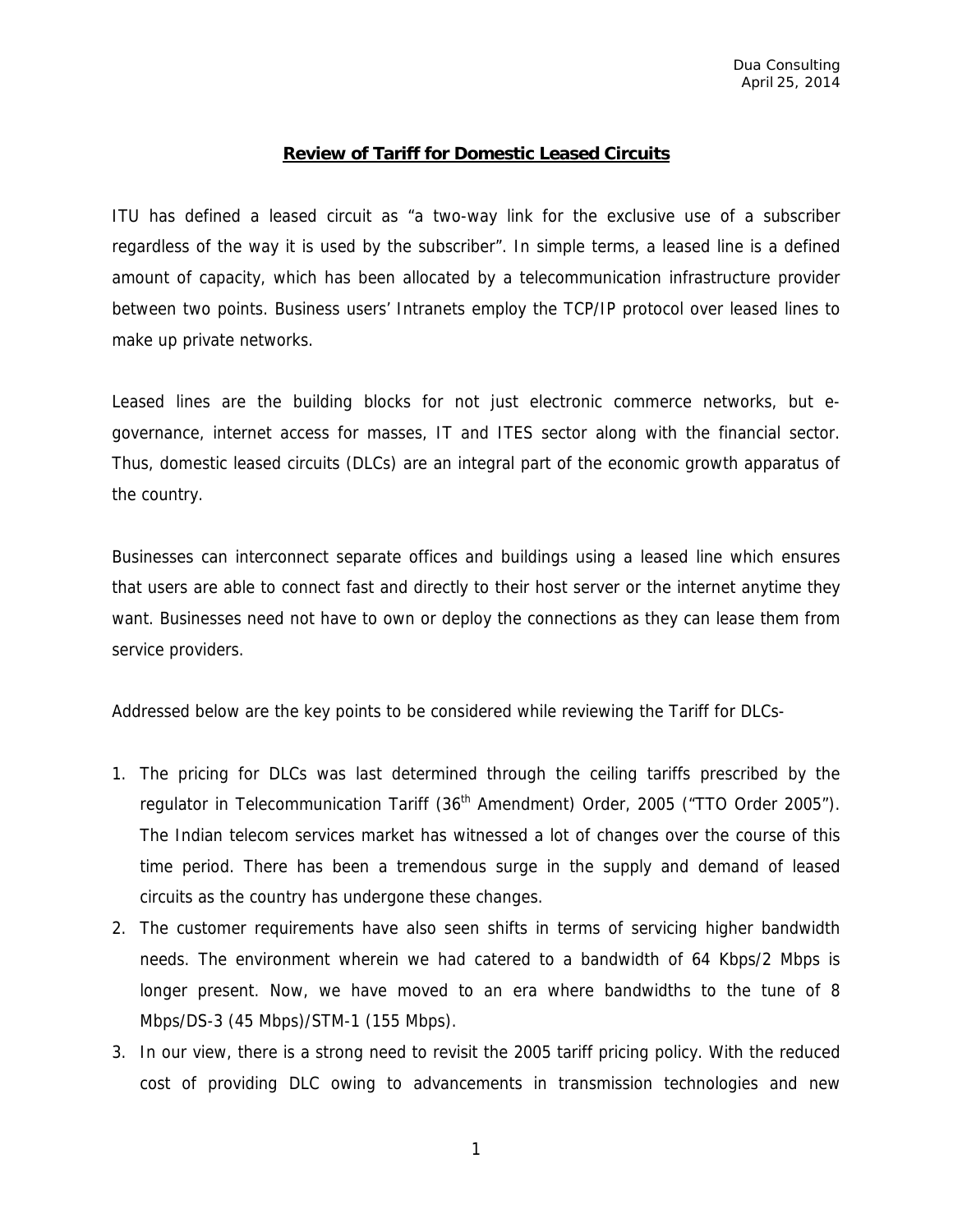technological developments (such as the emergence of MPLS-VPN), there is a need to make the tariff framework more affordable. Where liberalisation has enabled the rollout of competitive infrastructure, and new structures for supplying capacity aimed at catering to the market demand, it is all the more important for such a exercise to be carried out.

- 4. We believe that a cost-based tariff model would not be the most appropriate mechanism to determine pricing going forward. As we've stated earlier, since the 2005 formulation of tariff structure for DLCs, the pace of technological developments and the market dynamics has outgrown itself. The cost of active and passive equipment as well as Right of Way (digging) costs should be calculated not on the basis of Greenfield projects, but treated as costs incurred in a Brownfield project.
- 5. We must also re-examine the ceiling tariffs in light of the point to point (P2P) environment being sort of redundant now. At that time, requirement for STM-1 or STM-4 was not there and since then MPLS etc have come up.
- 6. Telecom technology has moved on, both in terms of costing of equipments and use of capacities. The pricing should therefore be based on at least DS-3 basis. For lower bandwidth capacities the cost may be calculated separately on a case to case basis.
- 7. Considering the number of suppliers of bandwidth has increased, cost at sourcing level should not be a problem and in case of exigencies public sector players such as PGCIL, GAIL, RailTel, etc should be encouraged to supply at low cost. These public sector players do enjoy greater ease of access in terms of low Right of Way (RoW) costs, RailTel (along Tracks), PGCIL (Dial on Pylons-Fibre strung on towers) and Gail (Fibre under the pipes). In addition, NHAI also buries pipes while building roads.
- 8. Thus, we believe that the revision of the tariff structure on DLC is imperative. There is a need for the prices to be more affordable with the decrease in equipment and infrastructure costs as well as new technological advances made (such as MPLS) along with a increased demand for utilization of higher bandwidth capacities.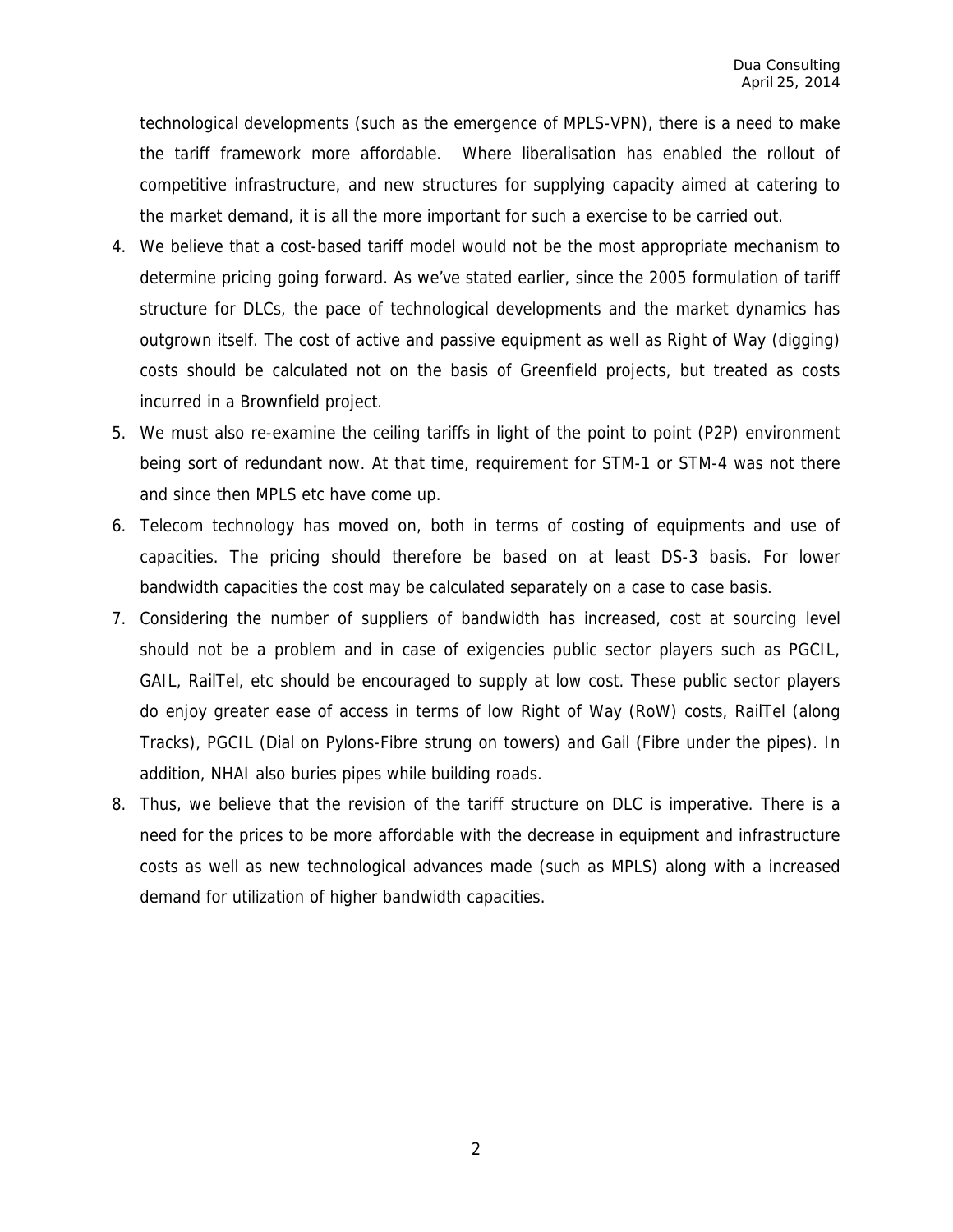#### **Issues for Consultation**

**Q1: Should TRAI continue to use the bottom-up fully allocated cost method for computation of cost-based ceiling tariffs for point-to-point DLCs (P2P-DLCs)?** 

**Q2: In case your response to the Q1 is in the affirmative, what values of the following items should be used for estimation of ceiling tariffs for P2P-DLCs:** 

**(i) Return on Capital Employed (ROCE)** 

**(ii) Useful lives of transmission equipment and Optical Fiber Cable (OFC) separately** 

**(iii) Average no. of fiber pairs lit in OFC in trunk segment and local lead segment separately** 

**(iv) Utilization factor of OFC system in trunk segment and local lead segment separately?** 

**Q3: In case your response to the Q1 is in the negative, what should be the alternative approach for determining tariffs for P2P-DLCs of various bandwidth capacities? Please support your view with a detailed methodology along with supporting data and assumptions, if any.** 

<Combined Answer for 1 & 3>

We do not believe that a bottoms-up fully allocated cost method for the computation of tariffs for DLCs is justified unless it is a Greenfield project. The premise of P2P DLCs for determination of tariffs is misplaced at this juncture. When we have STM-1 now as well as possibly STM-4 and STM-16 in the future, and MPLS also having come up, the distance based price mechanism would be redundant. If one were to talk in terms of P2P, what would the capacities we're talking about, is what we would humbly ask the Authority.

We would ask the regulator to get a modelling carried out on the basis of 96 fibre and DWDM (dense wavelength division multiplexing) on a 1000/1500 kilometre area. In this area, 50% of the fibre may be lit (i.e., if there are 96 OFCs, then 48 would be lit). One can then calculate the cost of wavelength and STM, and look at the tariff accordingly.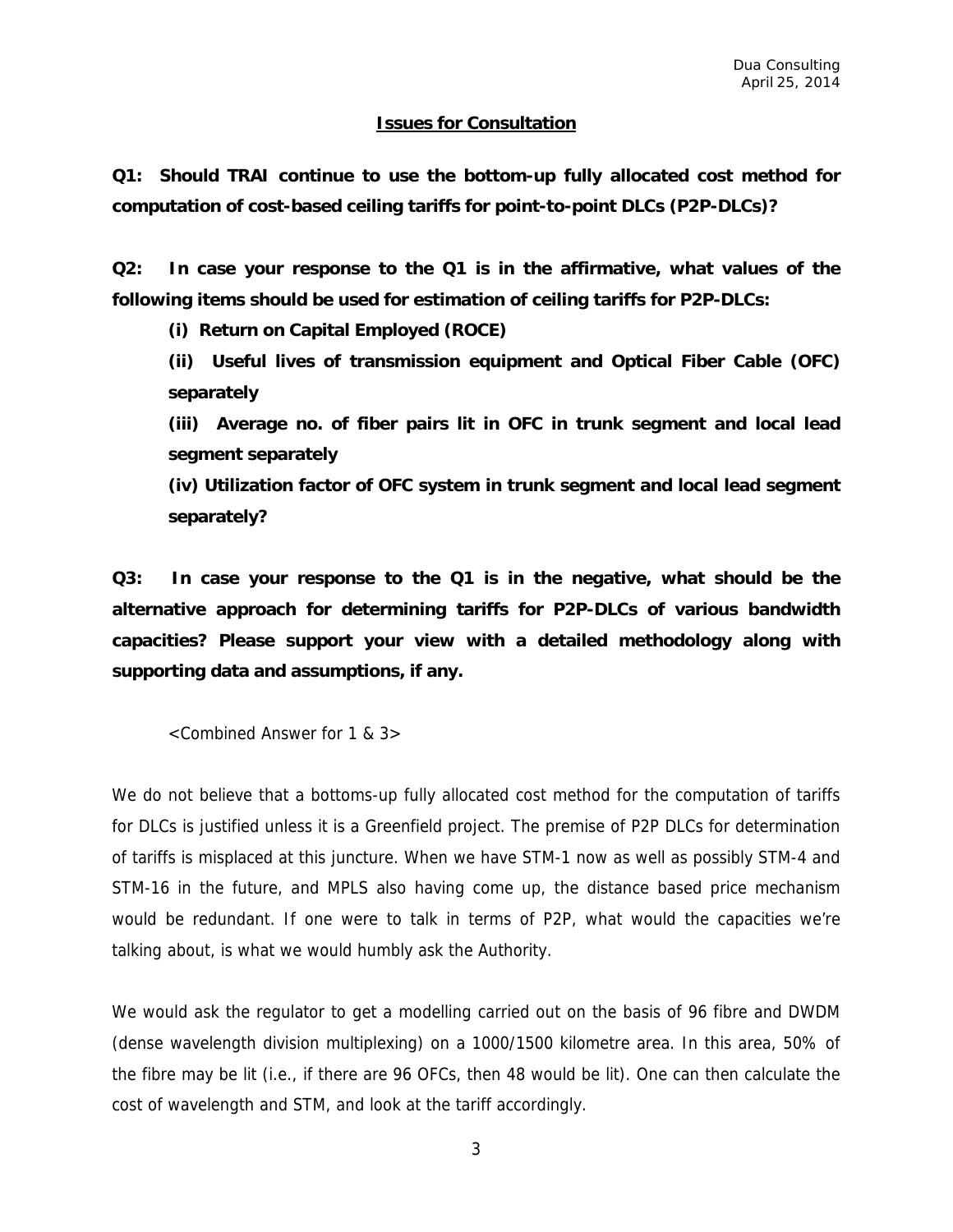TRAI must look to conduct this study in an intelligent fashion.

### **Q4: In your opinion, what are the bandwidth capacities of P2P-DLCs for which ceiling tariffs need to be prescribed?**

We believe that, with the rapid advancement in technologies, the pricing should be based on at least DS-3 basis or above. We believe that the Authority should prescribe ceiling tariffs up to STM-16 (~2.5 GHz), given the anticipated increase in bandwidth demand from customers. For lower bandwidth capacities the cost may be calculated separately on a case to case basis.

### **Q5: In your opinion, is there a need for prescribing separate ceiling tariffs for local lead and trunk segment?**

We do not see the requirement to prescribe separate ceiling for local lead and trunk segment. Having said that there are components of cost which are far less in local lead provisioning. The model has to be such as to prevent overcharging for the local lead. The ceiling could be for Local lead, trunk segment and end to end (Local and Trunk). The tariff should be determined on the basis of bandwidth and wavelength as per a modelling proposed by us hereinabove, suitably factoring costs not applicable for local leads.

### **Q6: in your opinion, is there a need for prescribing separate ceiling tariffs for remote and hilly areas?**

We do not see merit in prescribing a differential ceiling tariff for remote and hilly areas. The focus should lie on improving infrastructure requirements in the hilly and remote terrains instead.

### **Q7: In your opinion, what are the distances of (i) trunk segment and (ii) local lead segment (separately) of P2P-DLCs for which ceiling tariffs need to be prescribed?**

For local leads, we believe the distance should be linked to an area defined as local, which could be anything from 5 kms to say 25 kms and would depend on the architecture of the core network used for access. For trunk segment it would be good to have ceiling defined for 500 kms, 1000 kms and 2000 kms.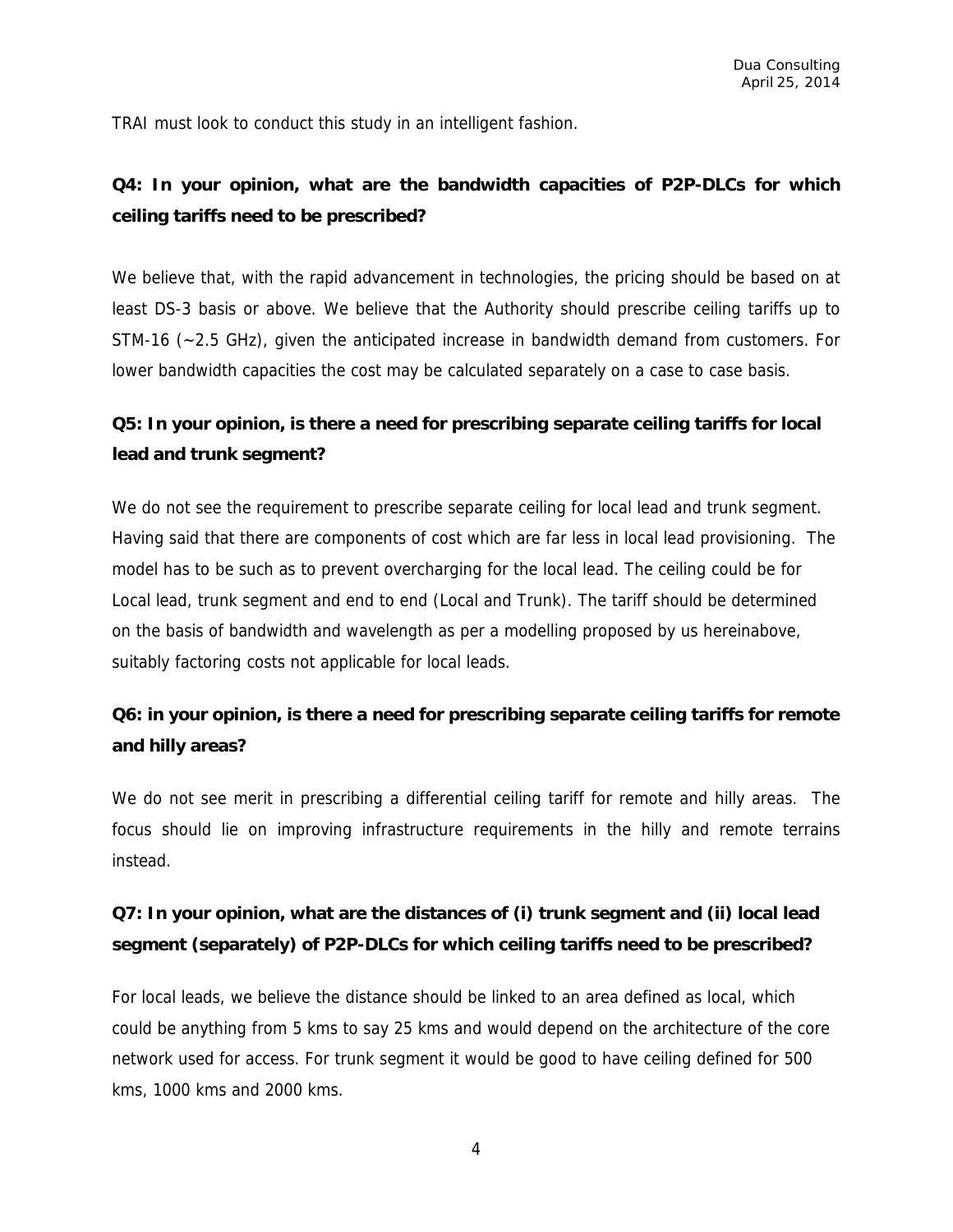### **Q8: in your opinion, is the distance interval of 5 km still relevant for prescribing distance-based ceiling tariffs for P2P-DLCs?**

No we do not see the distance interval of 5 km to be relevant.

## **Q9: In case your response to the Q8 is in the negative, what distance interval should be used for prescribing distance-based ceiling tariffs for P2P-DLCs?**

Please refer to our response to Q7. We have to segregate local from trunk by carefully ensuring that the total cost does not exceed the trunk cost ceilings.

## **Q10: What equipped capacities of trunk segment and local lead of P2P-DLC should be used for computation of ceiling tariffs of various bandwidth capacities?**

We do not find that a distance based price approach should be looked at or ever for that matter placing much importance on the trunk and local lead segments.

And, also it is difficult to even arrive at the basis of why we should look at a distance interval of 5 km, and not 50 or 500 km.

Instead, we believe that the modelling should be carried out keeping a fill factor of 50% in mind and then calculate the tariff on the back of that data for local and trunk segments.

## **Q11: Should VPNs such as MPLS-VPNs also be brought under tariff regulations for DLC?**

## **Q12: In case your response to Q11 is in the affirmative, what method should be used for computation of cost based ceiling tariffs for VPNs?**

<Combined Answer for 11, 12>

MPLS is the way forward. The typical direct leased lines are likely to be redundant in next few years because of inherent drawback of the point-to-point concept. It is the right time for the Authority to drive the adoption of this new generation technology. Given the complexity and size of the businesses in the modern world, MPLS technology could be favoured by a lot of